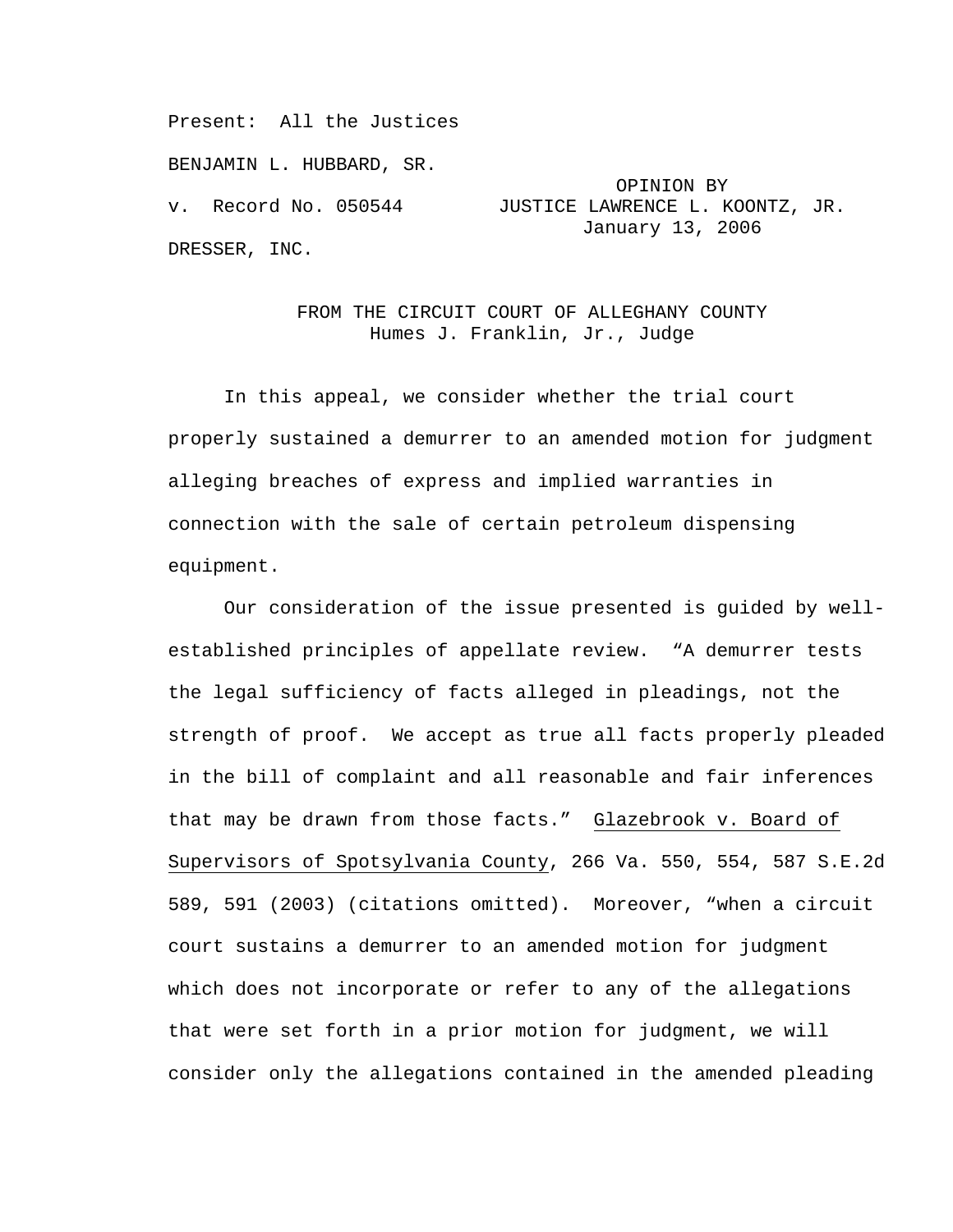to which the demurrer was sustained." Yuzefovsky v. St. John's Wood Apartments, 261 Va. 97, 102, 540 S.E.2d 134, 136 (2001); see also Doe v. Zwelling, 270 Va. 594, 596, 620 S.E.2d 750, 751 (2005); Fuste v. Riverside Healthcare Ass'n., 265 Va. 127, 129- 30, 575 S.E.2d 858, 860 (2003).

## **BACKGROUND**

On March 1, 2004, Benjamin L. Hubbard, Sr., who operates a retail gasoline service station in Covington, Virginia under the fictious name of Hubbard's Service, filed an amended motion for judgment in the Circuit Court of Alleghany County against Jones & Frank Corporation and Dresser, Inc. In this pleading Hubbard alleged that Jones & Frank sells, installs and services petroleum dispensing equipment, and that Dresser manufactures and sells petroleum dispensing equipment for use by customers such as Hubbard, "and does so through representatives, including Jones & Frank." Hubbard alleged that in 2001, he contracted with Jones & Frank for the installation of two diesel fuel pumps at Hubbard's Service to replace two fuel pumps that had been destroyed in an accident. Hubbard alleged that prior to entering into the contract, Jones & Frank was "informed . . . that Hubbard wished to replace the destroyed fuel pumps with exactly what had been destroyed, namely two independently operated diesel fuel dispensers." Hubbard further alleged that "Jones & Frank represented to Hubbard that the fuel dispensing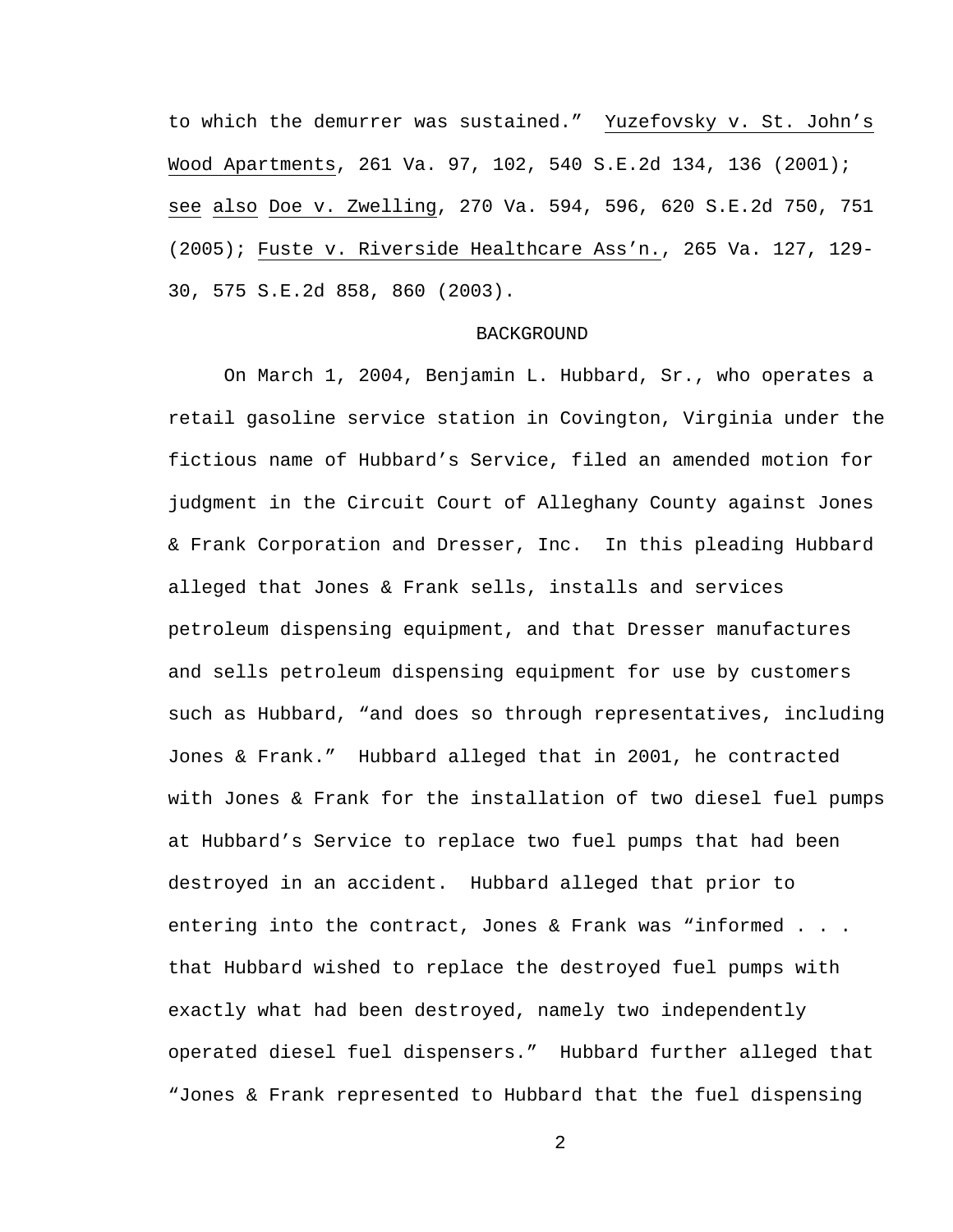equipment it proposed to sell him was identical to the pumps that had been destroyed." The cost for the purchase and installation of the pumps under the contract was \$49,469.00.

The pumps installed by Jones & Frank included a Wayne Model HS1/V387P1 unit manufactured by Dresser, which is "referred to as a 'Master to Satellite Systems'" pump (the Dresser pump). Hubbard alleged that "the Dresser diesel fuel dispensing equipment . . . consisted of experimental units . . . made up of two diesel pumps controlled by one unit, rather than two independently operated units, as promised." Hubbard further alleged that "[w]ithin days" following completion of the installation of the Dresser pump in October 2001, "the equipment manufactured by Dresser and sold by Jones & Frank began to malfunction, including being loud and failing to register accurately the amount of fuel being dispensed."

Hubbard alleged that "[k]nowing the equipment it sold Hubbard never operated properly, Jones & Frank orally extended its contractual installation warranty against defects in workmanship for [one] year." Because the fuel pump "never operated properly," Hubbard "revoked his acceptance of the equipment" on December 17, 2002.

Relevant to the issues raised in this appeal, Hubbard made claims against Dresser for breach of an express warranty and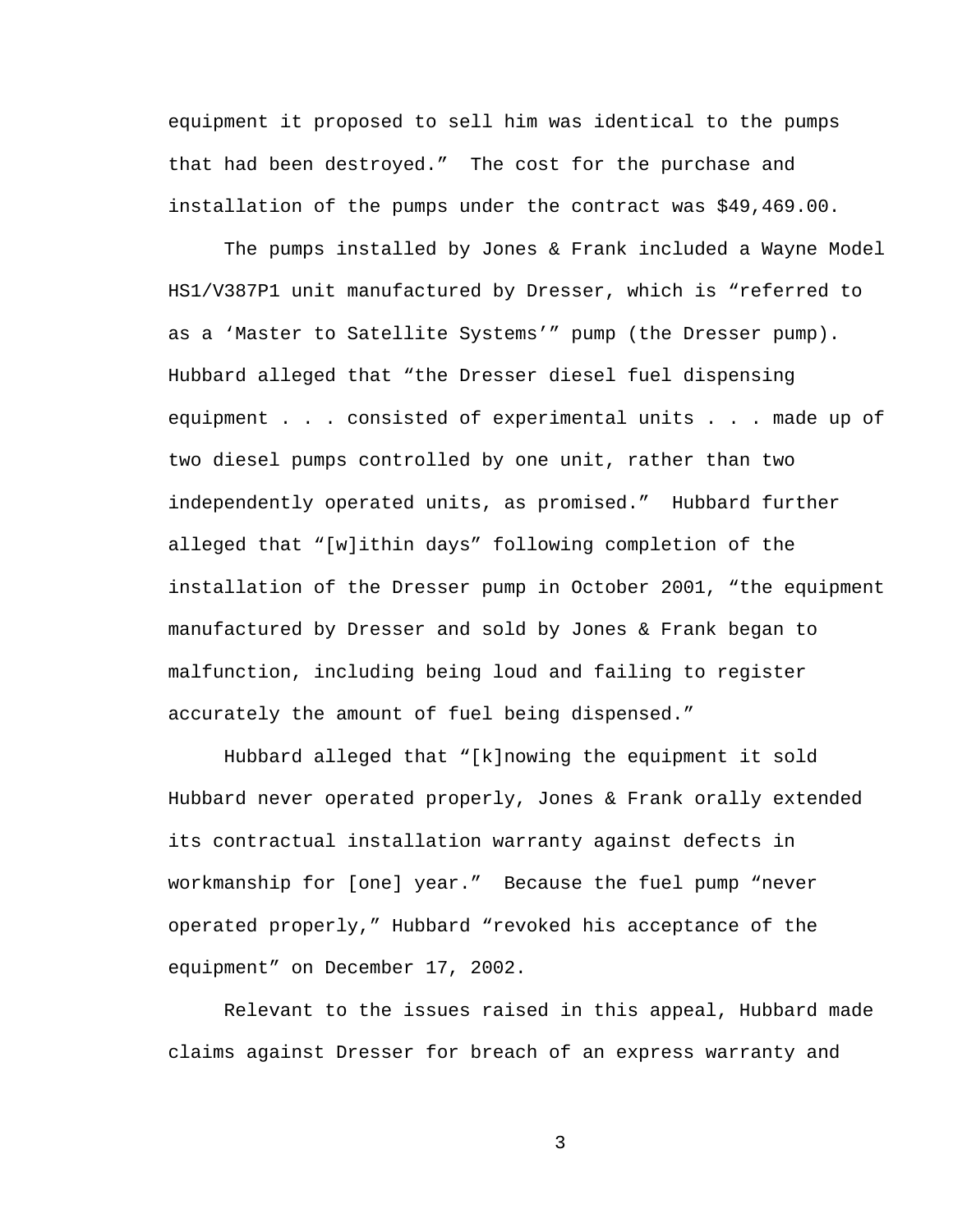breach of an implied warranty of merchantability. $^1$  With respect to the express warranty claim, Hubbard alleged that "[w]hen Dresser supplied to Jones & Frank and Jones & Frank sold to Hubbard the diesel fuel dispensing equipment . . . they expressly warranted that the equipment would be free of defects in design, workmanship and material" and that the equipment delivered had not been free of such defects. Similarly, Hubbard alleged Dresser was subject to an implied warranty of merchantability to supply equipment free from defects in design, workmanship and material. Hubbard sought damages of \$250,000 from Dresser for these alleged warranty breaches.

Dresser filed a demurrer to Hubbard's amended motion for judgment. Dresser contended therein that Hubbard's claim for breach of an express warranty was "deficient as it pertains to Defendant Dresser because it states conclusions of law only without pleading any facts to support the legal conclusion." Dresser further contended that "express warranties do not run with particular goods and are restricted to the parties subject to the agreement such warranty was designed to effectuate" and

i

 $^1$  The amended motion for judgment also included claims for breach of contract and fraud against Jones & Frank, and "breach of warranty for the fitness of purpose" against Jones & Frank and Dresser. The trial court's sustaining of a demurrer to these claims is not at issue here, and Jones & Frank is not a party to this appeal.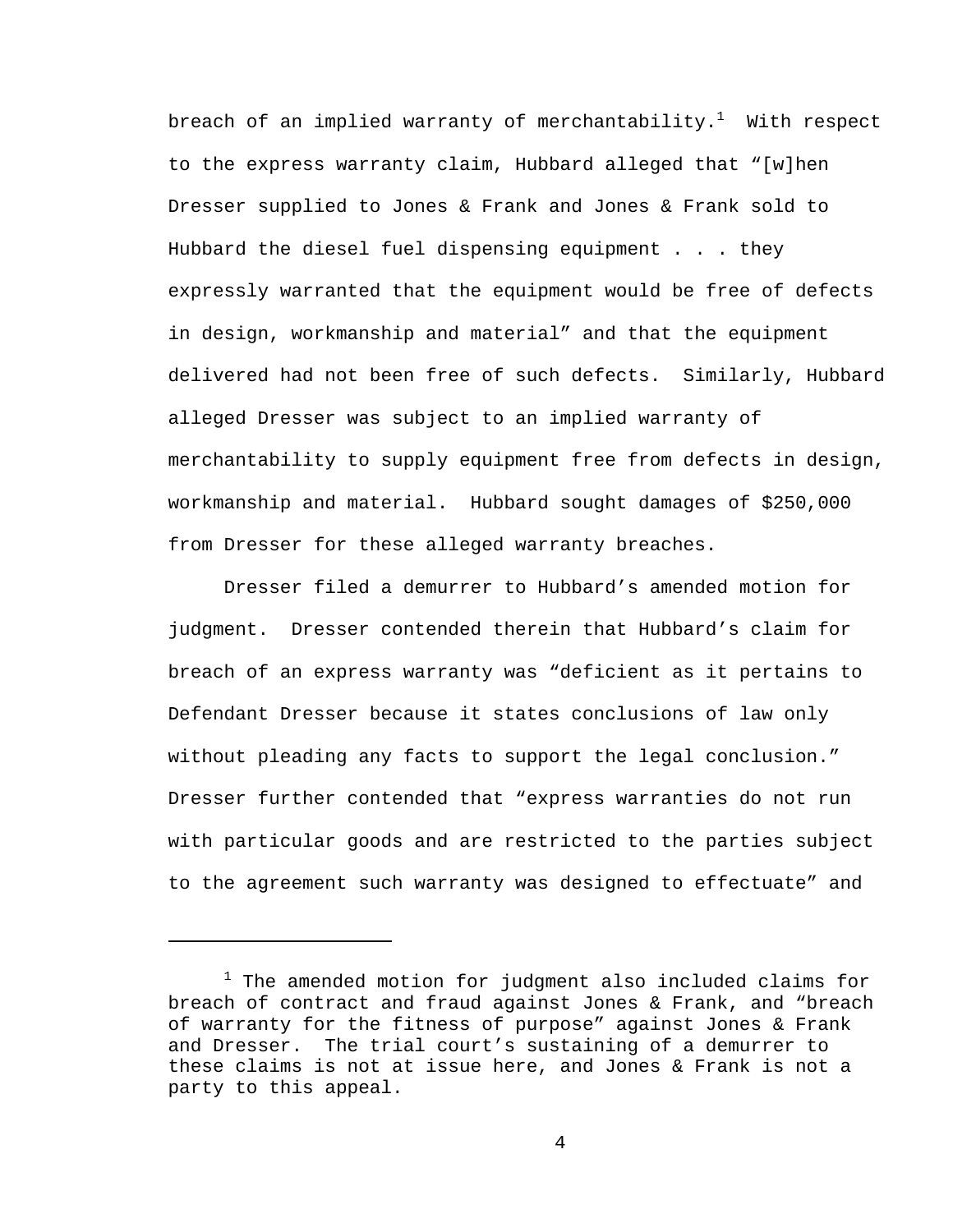that Hubbard "does not have nor claims to have privity with Defendant Dresser."

With respect to the claim for breach of the implied warranty of merchantability, Dresser contended that the amended motion for judgment failed to make clear whether the alleged breach had been caused by Dresser or by Jones & Frank. Dresser further contended that "the legal standard for alleging that a manufacturer is in breach of the implied warranty of merchantability is that the goods were somehow defective when they left the manufacturer's possession." Dresser contended that Hubbard had failed to make such an allegation and, thus, the pleading was factually insufficient to state a claim for breach of an implied warranty.

Hubbard filed a memorandum brief opposing Dresser's demurrer. Hubbard contended that he did not need to allege privity with Dresser because he sought to recover for direct, not consequential, economic losses for which privity was not required. Hubbard further contended that his allegation that "the fuel pumps Dresser manufactured malfunctioned soon after installation was complete," was sufficient to allege a breach of the express and implied warranties.

Following oral argument by the parties, the trial court issued an opinion letter dated November 15, 2004 stating its rationale for sustaining Dresser's demurrer. With respect to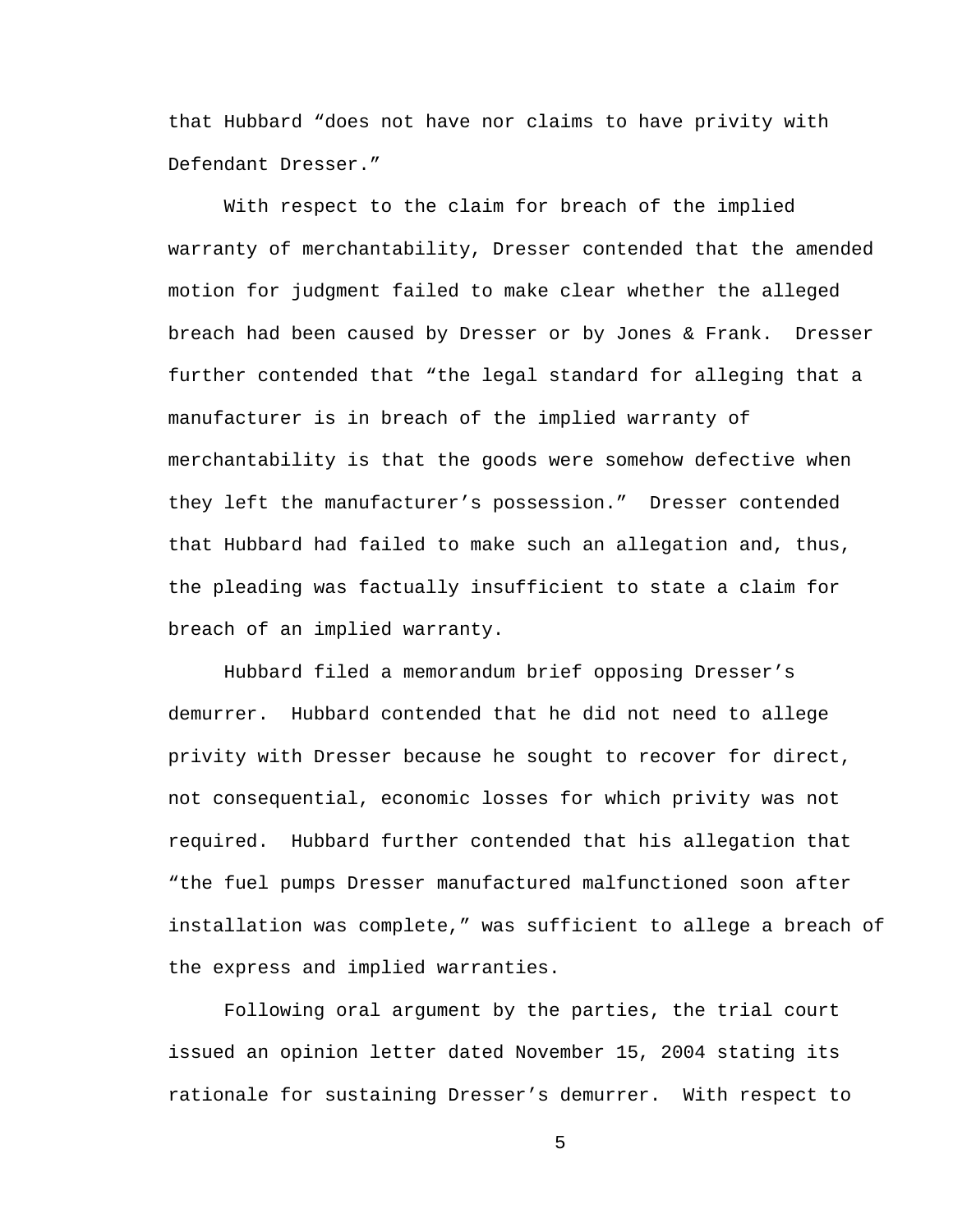the claim for breach of an express warranty, the trial court concluded that Hubbard had failed to allege "why the fuel pump did not work, specifically that there were defects in the fuel pump, or that Dresser expressly warranted that the equipment would be free of defects in design, workmanship and material." In the absence of a specific allegation of the nature of the defect, the trial court ruled that "Hubbard ha[d] not stated a claim upon which relief can be granted." Similarly, the trial court ruled that the absence of an express allegation of "any specific facts on why the fuel pump did not work properly," barred Hubbard's claim of a breach of the implied warranty of merchantability.<sup>2</sup>

In a final order dated December 15, 2004, the trial court sustained Dresser's demurrer and dismissed Hubbard's amended motion for judgment with prejudice, adopting by reference the reasons stated in its November 15, 2004 opinion letter. Hubbard excepted to this judgment and expressly noted his objection in endorsing the final order.

i<br>Li

 $^2$  The trial court did not expressly address Dresser's assertion that Hubbard was required to allege privity with Dresser or Hubbard's response that privity was not required to be alleged because he sought to recover only direct damages. Dresser did not assign cross-error to the trial court's failure to rule on these points and in briefing this appeal did not raise the issues of the failure to plead privity or whether the damages Hubbard seeks are direct or consequential. Accordingly, we express no opinion on those issues.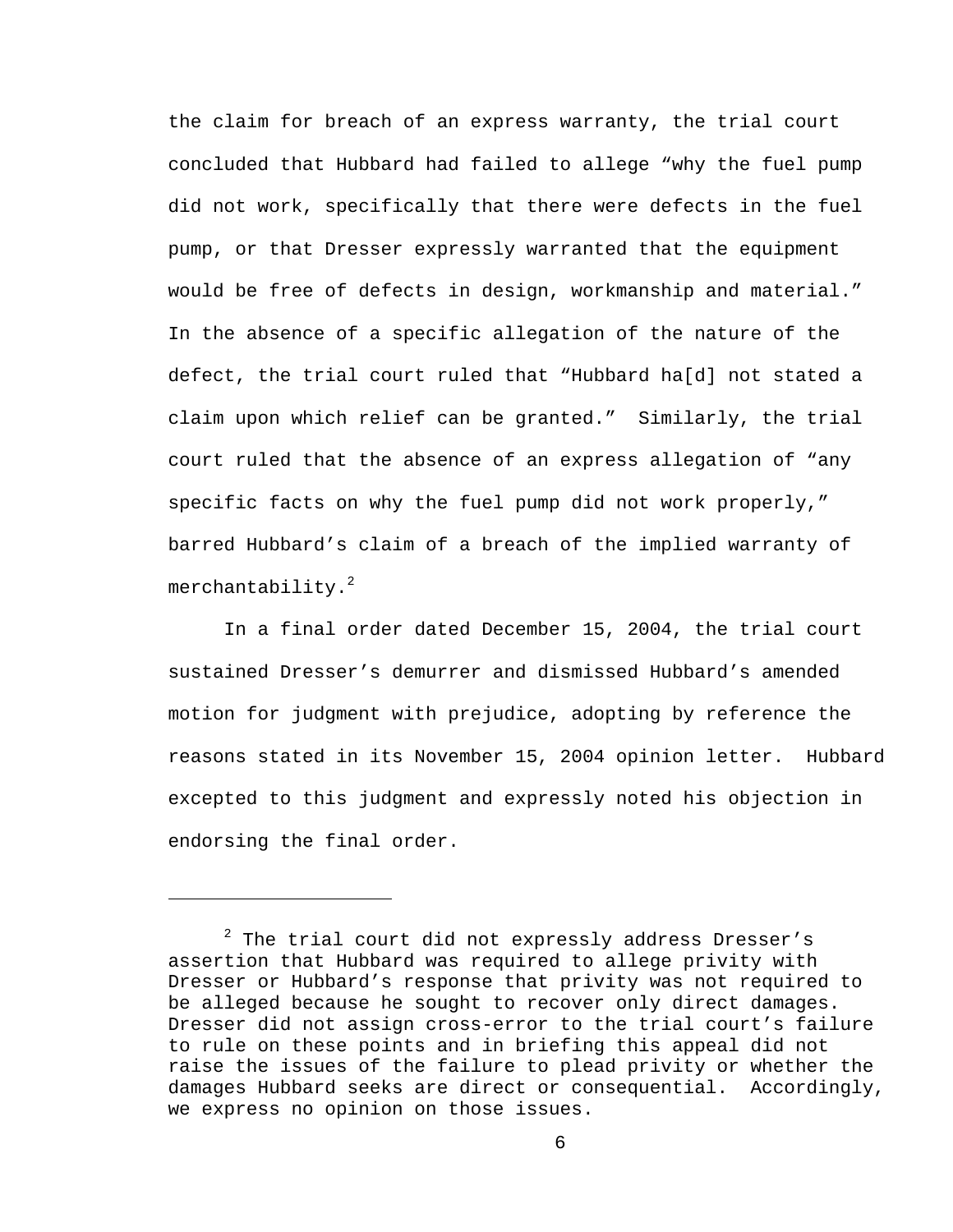## DISCUSSION

"Because appellate review of the sustaining of a demurrer involves a matter of law, we review the trial court's judgment de novo." Glazebrook, 266 Va. at 554, 587 S.E.2d at 591. In doing so, we are required to address the same issue that the trial court addressed, namely whether the amended motion for judgment alleged sufficient facts to constitute a foundation in law for the judgment sought, and not merely conclusions of law. See Moore v. Jefferson Hospital, Inc., 208 Va. 438, 440, 158 S.E.2d 124, 126 (1967). To survive a challenge by demurrer, a pleading must be made with "sufficient definiteness to enable the court to find the existence of a legal basis for its judgment. In other words, despite the liberality of presentation which the court will indulge, the motion must state a cause of action." Id. (internal quotation marks and citations omitted).

Hubbard contends that the trial court erred in sustaining the demurrer with respect to his claim for breach of an express warranty because the amended motion for judgment stated that Dresser "expressly warranted" that the diesel fuel dispensing equipment it supplied to Jones & Frank would be "free of defects in design, workmanship and material," and that the fuel pump malfunctioned "[w]ithin days" and "never operated properly." Dresser responds that Hubbard's amended motion for judgment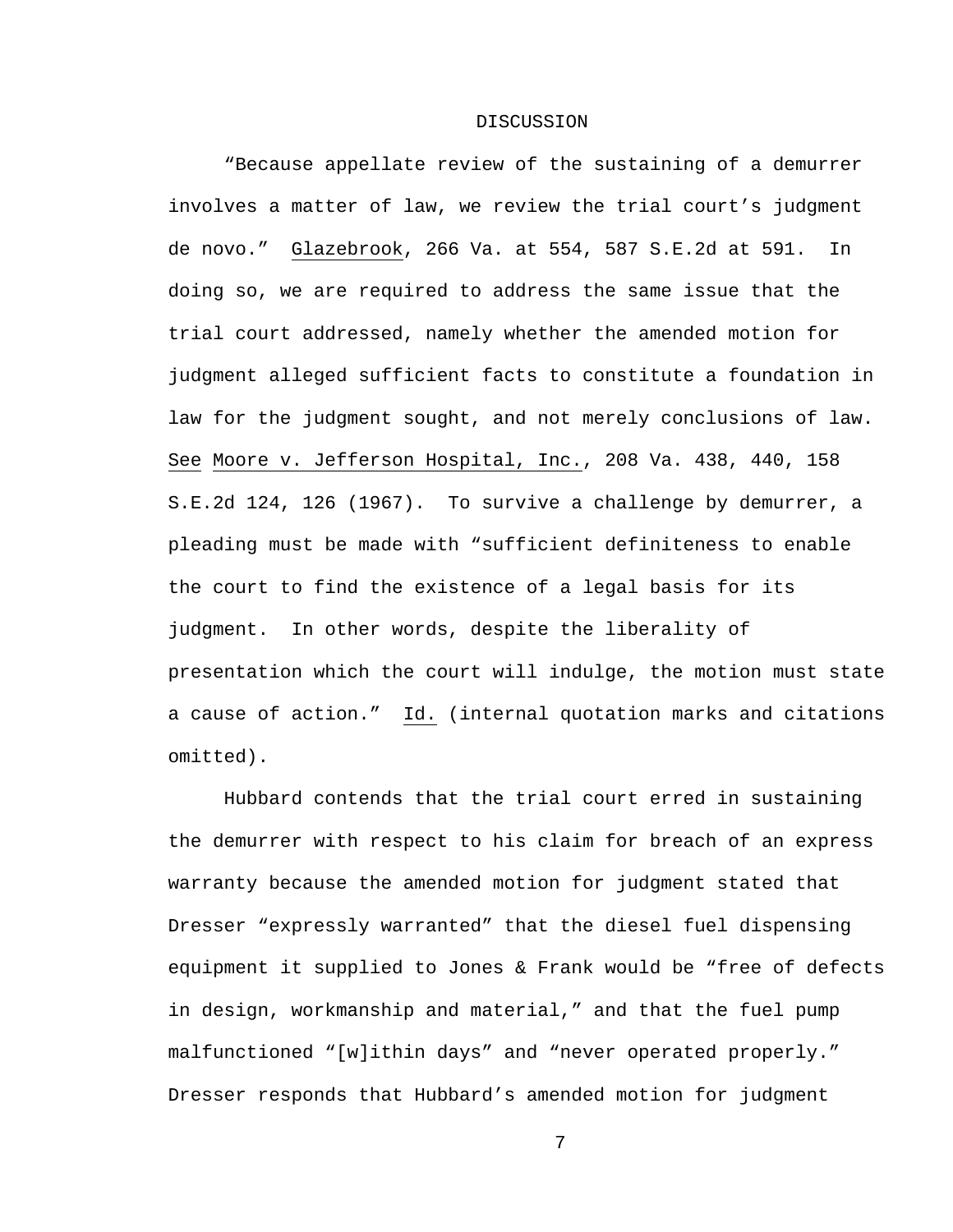failed to state a cause of action for breach of an express warranty because it alleged no facts to support the existence of an express warranty and "makes only conclusory allegations that the pump was somehow defective in design or manufacture."

Dresser relies principally upon Pulte Home Corp. v. Parex, Inc., 265 Va. 518, 523-24, 579 S.E.2d 188, 190 (2003), to support its contention that the allegations in Hubbard's amended motion for judgment amounted to no more than a legal conclusion and lacked sufficient facts to state a claim for breach of an express warranty. This reliance is misplaced. In Pulte Home, the claim for breach of an express warranty was premised upon an assertion that an express warranty arose "by way of affirmations of fact, promises, descriptions, and/or use of samples and or models regarding the appearance, durability, and/or water-resistance" of a certain synthetic stucco product. Id. at 522, 579 S.E.2d at 190. The trial court sustained a demurrer to this claim after the party asserting it was unable to produce any contract or agreement or any express warranty forming the basis of the express warranty claim. In this context, we held that the pleading contained an "allegation [that] merely parroted the language of Code § 8.2-313, which sets forth several legal bases for the creation of express warranties, and amounted to no more than a legal conclusion." Id. at 523, 579 S.E.2d at 190. Accordingly, we further held that the pleading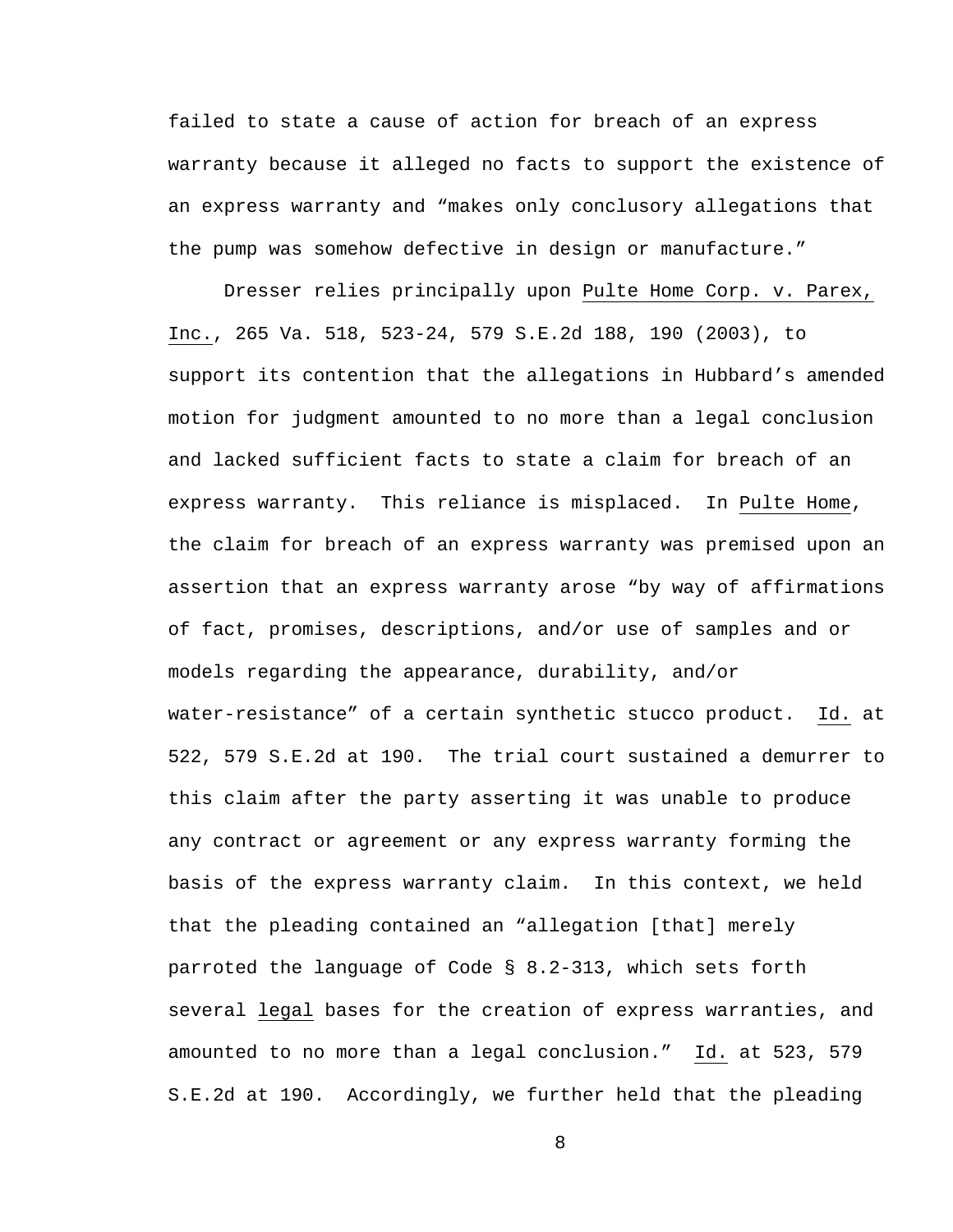was insufficient to state a claim for breach of an express warranty. Id.

Here, unlike the pleading in Pulte Home, Hubbard's pleading alleged an express warranty by Dresser, rather than merely stating the legal bases upon which such a warranty might have been created. Hubbard also pled a breach of that express warranty because the failure of the diesel fuel dispensing system to register accurately the amount of fuel being dispensed can reasonably be inferred to have resulted from some flaw in the design, workmanship or material in the Dresser pump that was the integral part of that system. The ultimate strength of Hubbard's proof of that claim is not at issue in this appeal.

The allegations of Hubbard's amended motion for judgment, however, are sufficient to survive a challenge by demurrer. Accordingly, we hold that the trial court erred in sustaining Dresser's demurrer to Hubbard's claim of breach of an express warranty.

With respect to Hubbard's claim that Dresser breached the implied warranty of merchantability, Dresser contends that Hubbard was required to plead the nature of the defect alleged to have caused the breach, as well as establish the applicable standard of merchantability in the industry. Dresser contends that Hubbard did not allege, in his amended motion for judgment,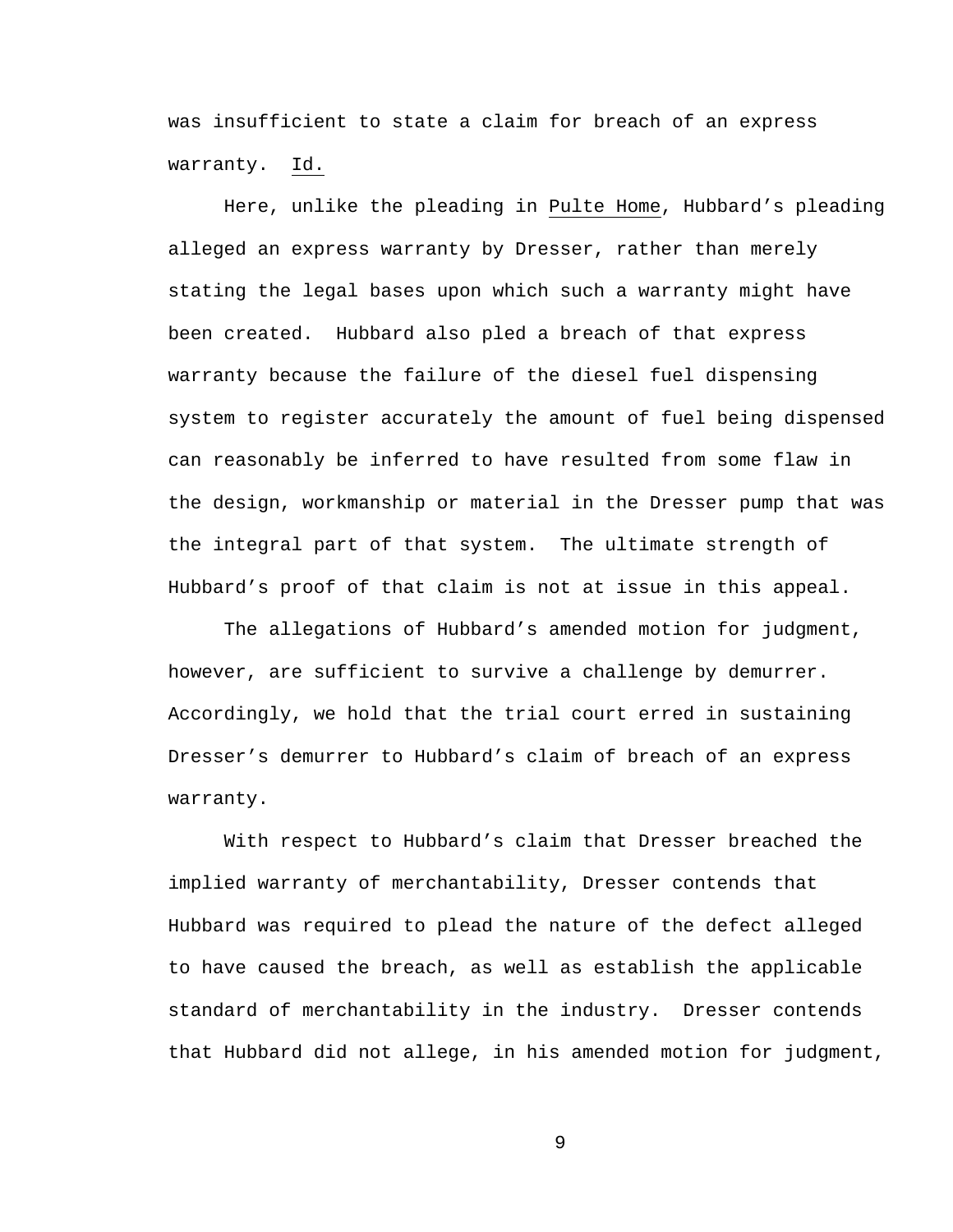sufficient facts to identify either the nature of the defect or the industry standard that was breached. We disagree.

Dresser is correct that "[i]n order to prove that a product is not merchantable, the complaining party must first establish the standard of merchantability in the trade." Bayliner Marine Corp. v. Crow, 257 Va. 121, 128, 509 S.E.2d 499, 503 (1999). However, we note that in Bayliner Marine we were addressing the evidentiary burden of the complaining party to successfully maintain an action for breach of implied warranty at trial. Id. at 125-26, 509 S.E.2d at 501-02. We did not hold in that case that it was necessary for the complaining party to plead with specificity the trade or industry standard for merchantability, and we decline Dresser's implicit invitation that we do so here.

Code § 8.2-314 provides that "a warranty that the goods shall be merchantable is implied in a contract for their sale if the seller is a merchant with respect to goods of that kind." In part, the statute further defines "merchantable goods" as being of a quality that would "pass without objection in the trade under the contract description" or which "are fit for the ordinary purposes for which such goods are used."

In the amended motion for judgment, Hubbard alleged that Dresser was a manufacturer of "petroleum dispensing equipment for use by customers such as Hubbard, and does so through representatives, including Jones & Frank." Hubbard alleged that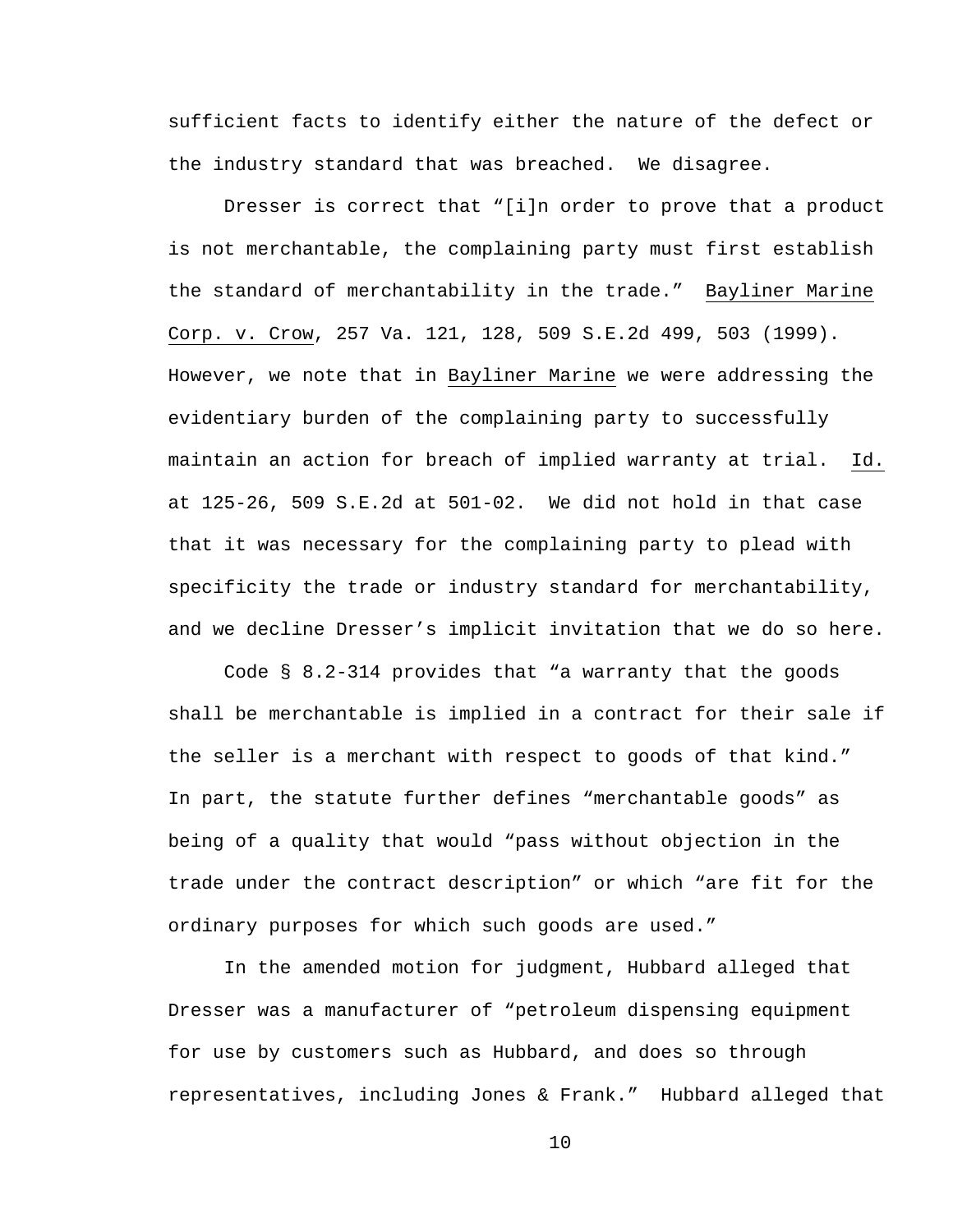from its installation, the pump "fail[ed] to register accurately the amount of fuel being dispensed" and that this failure was due to a defect in the design, workmanship or material of the pump supplied by Dresser.

Reason and common sense dictate that a pump manufactured for the purpose of dispensing petroleum products in a retail setting would of necessity be required to accurately register the amount of fuel being dispensed. And, it further follows that a pump manufactured for that purpose that failed to properly register the amount of fuel being dispensed would not "pass without objection in the trade" as it is not "fit for the ordinary purposes for which such goods are used." Thus, while Hubbard will have the burden of proving these allegations at trial and that the alleged failure of the pump to perform was due to a defect caused by Dresser, the allegations themselves are clearly adequate to state a claim for breach of the implied warranty of merchantability provided by Code § 8.2-314. Accordingly, we hold that the trial court erred in sustaining Dresser's demurrer to Hubbard's claim for breach of the implied warranty of merchantability.

## CONCLUSION

For these reasons, we will reverse the judgment of the trial court sustaining Dresser's demurrer to the claims of breach of an express warranty and breach of the implied warranty